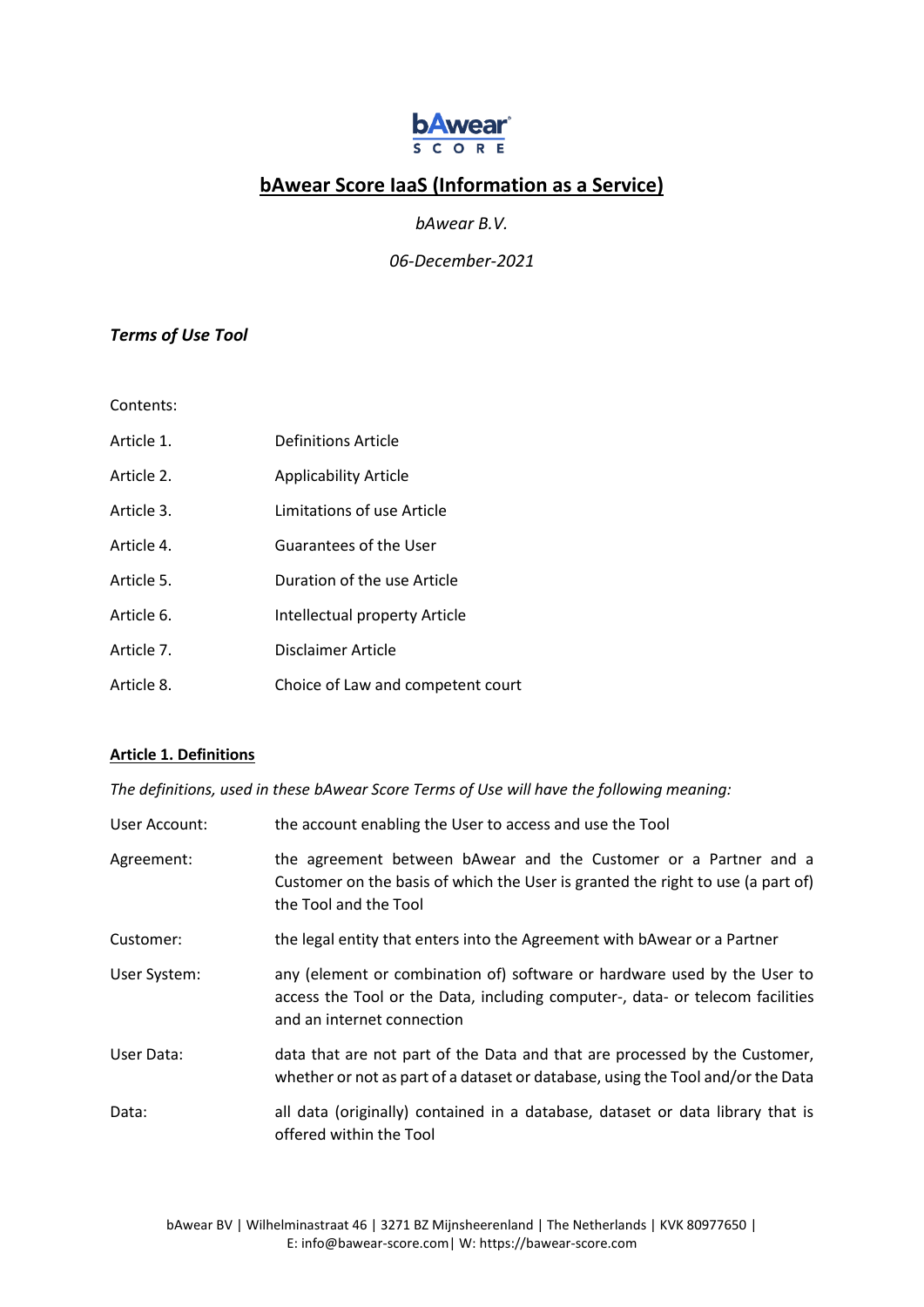| IP Rights:      | intellectual property rights, wherever in the world, whether registrable or<br>unregistrable, registered or unregistered, including but not limited to<br>copyrights and data base rights |
|-----------------|-------------------------------------------------------------------------------------------------------------------------------------------------------------------------------------------|
| laaS:           | the service of providing access to and use of the SimaPro powered Tool                                                                                                                    |
| Partner:        | the party that is authorized by bAwear to resell services provided by bAwear                                                                                                              |
| bAwear:         | bAwear B.V.                                                                                                                                                                               |
| bAwear Systems: | the infrastructure consisting of hardware and software that bAwear and its<br>partners use to provide the Tool and the Data                                                               |
| Scenario:       | a bAwear Score-defined set of variations of hotspots from an underlying model                                                                                                             |
| Tool:           | the standard online software application offered by bAwear under the name<br>bAwear Score tool                                                                                            |
| User:           | the user of the Tool and/or Data, working at the Customer's organization or at<br>a third party's organization                                                                            |

# **Article 2. Applicability**

2.1 Each and every use of the Tool and of (a part of) the Data is subject to these bAwear Score Terms of Use. Using the Tool or (a part of) the Data implies acceptance of these Tool Terms of Use.

2.2 bAwear Score reserves the right to change these Terms of Use unilaterally. The continuation of the right to use Tool and the Data is subject to acceptance of such amended Terms of Use.

# **Article 3. Limitations of use**

Solely Users that have been granted a license by a Customer in accordance with the Agreement and that are registered by that Customer in accordance with the Agreement have the right to use the Tool and the Data . The extent of such use depends on the type of license obtained by the relevant Customer for that User.

## **Article 4. Guarantees of the User**

4.1 The extent of the use of the bAwear Score Information as a service varies per User, depending on the type of license, obtained by the Customer for a User. A license may be provided for commercial purposes (´Business Package´) or educational purposes (´Educational Package´). bAwear reserves the right to amend the functionality per license or rights of Users at its discretion.

4.2 The User guarantees:

- a) to use the Tool and the Data for own business purposes or educational purposes (depending on whether a ´Business Package´ or ´Educational Package´ is obtained) of the User's organization only;
- b) to refrain from using the Tool and the Data in any way that violates the legitimate business interests of bAwear, its third-party suppliers and Partners.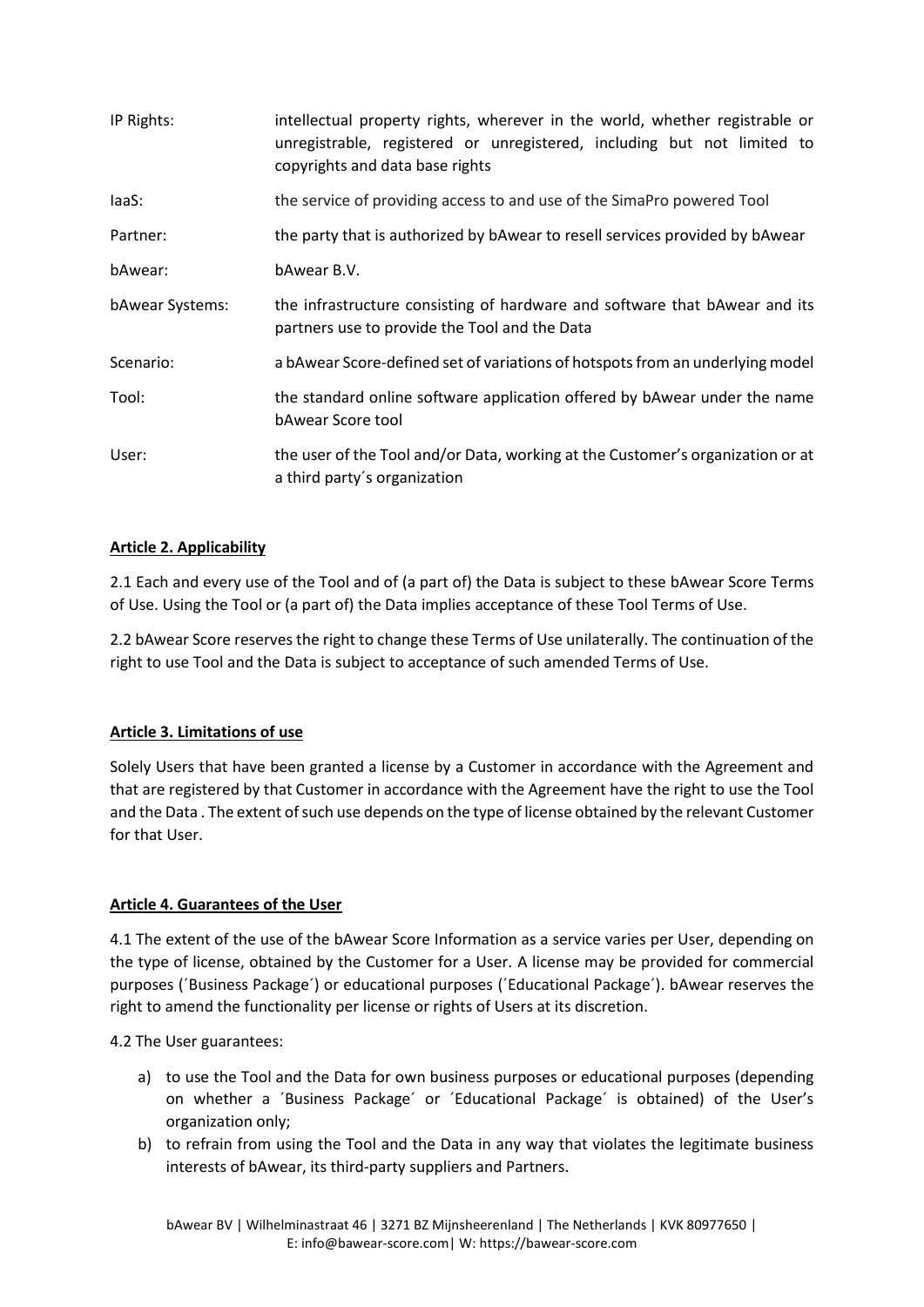- c) to use the Tool and the Data in accordance with these bAwear Score Terms of Use and the instructions of bAwear or a Partner (if applicable) only, whether given in writing or orally;
- d) to comply with the provisions of end-user license agreements (EULA's) of third parties, if applicable in accordance with Article 4 of these bAwear Score Terms of Use;
- e) to refrain from publishing or making available to others derivative software, databases, data libraries or datasets or database-like products using all or any part/portion of the Tool or the Data;
- f) to refrain from sharing the Data (with the exception of the results of Scenarios) with any (legal) person that is not a User and in any event complying with the limitations that are set by bAwear and/or by the User that disclosed the Data;
- g) to protect access to the User Account by keeping the respective usernames, passwords and possible other credentials strictly confidential;
- h) to notify bAwear immediately from becoming aware of theft, loss or abuse of the credentials referred to under section or from becoming aware of any abuse of the Tool or the Data;
- i) to refrain from violating any copyright, database right or other intellectual property right of bAwear or any third party;
- j) to refrain from using the Tool and the Data in any way that causes, or may cause, damage to the availability or accessibility of the Tool or the bAwear Score data;
- k) to use the Tool and the Data in accordance with all applicable laws;
- l) to prevent bAwear or any party other than Users from accessing the Tool and the Data.

4.3 bAwear may assume that all actions undertaken from a User Account after logging in with a valid username and password are authorized and supervised by the User to whom the User Account was assigned, unless the User Account has (as (to the sole opinion of bAwear Score) sufficiently demonstrated by that User) been abused by a third party without any relation to a breach by that User of these Terms of Use or act of negligence by that User.

4.4 In the event of the occurrence of any of the following situations:

- o abuse of the Tool or the Data; or
- o a failure to accept these bAwear Score Terms of Use or of any amendment to these bAwear Score Terms of Use by a User; or
- o a violation by the User of the obligations or guarantees set out in these bAwear Score User Terms; or
- o a breach of the Agreement by the Customer that has ordered the license on which a right to use the Tool or the Data is based;
- $\circ$  the occurrence of a threat to the stability, continuity or security of the Tool or the Data for whichever reason;

bAwear may (in its sole discretion) intervene and take any measure it deems appropriate to end such situation from continuing, including but not limited to the termination of the use of the Tool or Data by a User and, in the event of a violation of the law, report such violation to the competent authorities, without any notice being required and without incurring any liability for damages of the relevant User or any other User.

4.5 bAwear is not liable for damages or costs as a result of transmission errors, interruptions or nonavailability of the User System and User Data.

#### **Article 5. Duration of the use in the event:**